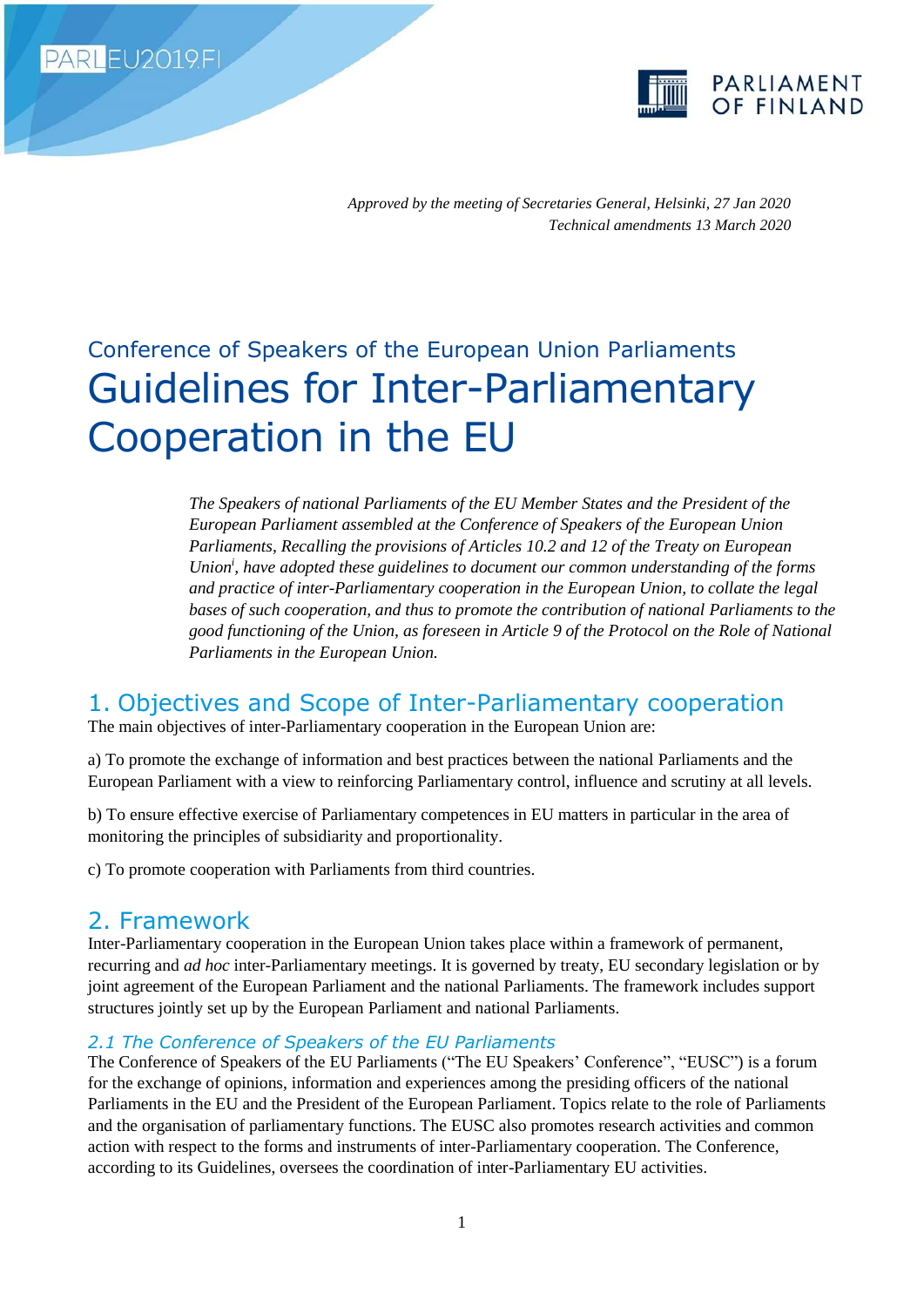#### **Documents:**

[Stockholm Guidelines for the Conference of Speakers of EU Parliaments,](http://ipex.eu/IPEXL-WEB/dossier/files/download/082dbcc54b222e18014b505220e5365f.do) 15 May 2010.

# *2.2 COSAC – The Conference of Parliamentary Committees for Union Affairs of Parliaments of the European Union*

COSAC is the conference referred to in Art. 10 of the protocol on the Role of National Parliaments in the European Union, appended to the EU Treaty. COSAC may submit any contribution it deems appropriate for the attention of the European Parliament, the Council and the Commission. COSAC shall in addition promote the exchange of information and best practice between national Parliaments and the European Parliament, including their sector committees. Contributions from the conference shall not bind national Parliaments and shall not prejudge their positions.

#### **Documents:**

[Protocol \(No 1\) on the Role of National Parliaments in the European Union](https://eur-lex.europa.eu/legal-content/EN/TXT/?qid=1507821450880&uri=CELEX:12016M/TXT#d1e83-201-1) [Rules of Procedure of the Conference of Parliamentary Committees for Union Affairs of Parliaments of the](http://ipex.eu/IPEXL-WEB/dossier/files/download/082dbcc564afa0210164b2e954b4030b.do)  [European Union](http://ipex.eu/IPEXL-WEB/dossier/files/download/082dbcc564afa0210164b2e954b4030b.do) (OJEU 2011/C 229/01).

# *2.3 The Inter-Parliamentary Conference for the Common Foreign and Security Policy and the Common Security and Defence Policy*

The IPC CFSP/CSDP debates matters of Common Foreign and Security Policy, including Common Security and Defence Policy. The conference provides a framework for the exchange of information and best practices in the area of the EU's Common Foreign and Security Policy (CFSP) and Common Security and Defence Policy (CSDP), to enable national Parliaments and the European Parliament to be fully informed when carrying out their respective roles in this policy area.

#### **Documents:**

[Rules of Procedure of the Inter-Parliamentary Conference for the Common Foreign and Security Policy and](http://ipex.eu/IPEXL-WEB/dossier/files/download/082dbcc54b222e18014b5040e5453653.do)  [the Common Security and Defence Policy](http://ipex.eu/IPEXL-WEB/dossier/files/download/082dbcc54b222e18014b5040e5453653.do)

# *2.4 The Inter-Parliamentary Conference on Stability, Economic Coordination and Governance in the European Union*

The IPC SECG provides a framework for debate and exchange of information and best practices in implementing the provisions of the Treaty on Stability, Coordination and Governance in the Economic and Monetary Union (Fiscal Compact). Its purpose is to strengthen cooperation between national Parliaments and the European Parliament and contribute to ensuring democratic accountability in the area of economic governance and budgetary policy in the EU, particularly in the EMU.

#### **Documents:**

[Treaty on Stability, Coordination and Governance in the Economic and Monetary Union](https://www.consilium.europa.eu/media/20399/st00tscg26_en12.pdf) [Rules of Procedure of the Interparliamentary Conference on Stability, Economic Coordination and](http://ipex.eu/IPEXL-WEB/dossier/files/download/082dbcc552572ef9015259413ba101a0.do)  [Governance in the European Union](http://ipex.eu/IPEXL-WEB/dossier/files/download/082dbcc552572ef9015259413ba101a0.do)

# *2.5 The Joint Parliamentary Scrutiny Group on Europol*

The JPSG on Europol was created pursuant to Art. 88 of the Treaty on the Functioning of the European Union (TFEU) for the scrutiny of Europol's activities by the European Parliament together with national Parliaments, to ensure the accountability and transparency of Europol. The JPSG monitors Europol's activities in fulfilling its mission, including as regards the impact of those activities on the fundamental rights and freedoms of natural persons. The JPSG's right to information and to be consulted are regulated in Art. 51 of the Europol regulation. A representative of the JPSG may attend meetings of the Management Board of Europol as a non-voting observer.

#### **Documents:**

[Art. 88 TFEU on Europol](http://ipex.eu/IPEXL-WEB/dossier/files/download/082dbcc5667f1c7a016681c9c07302d5.do)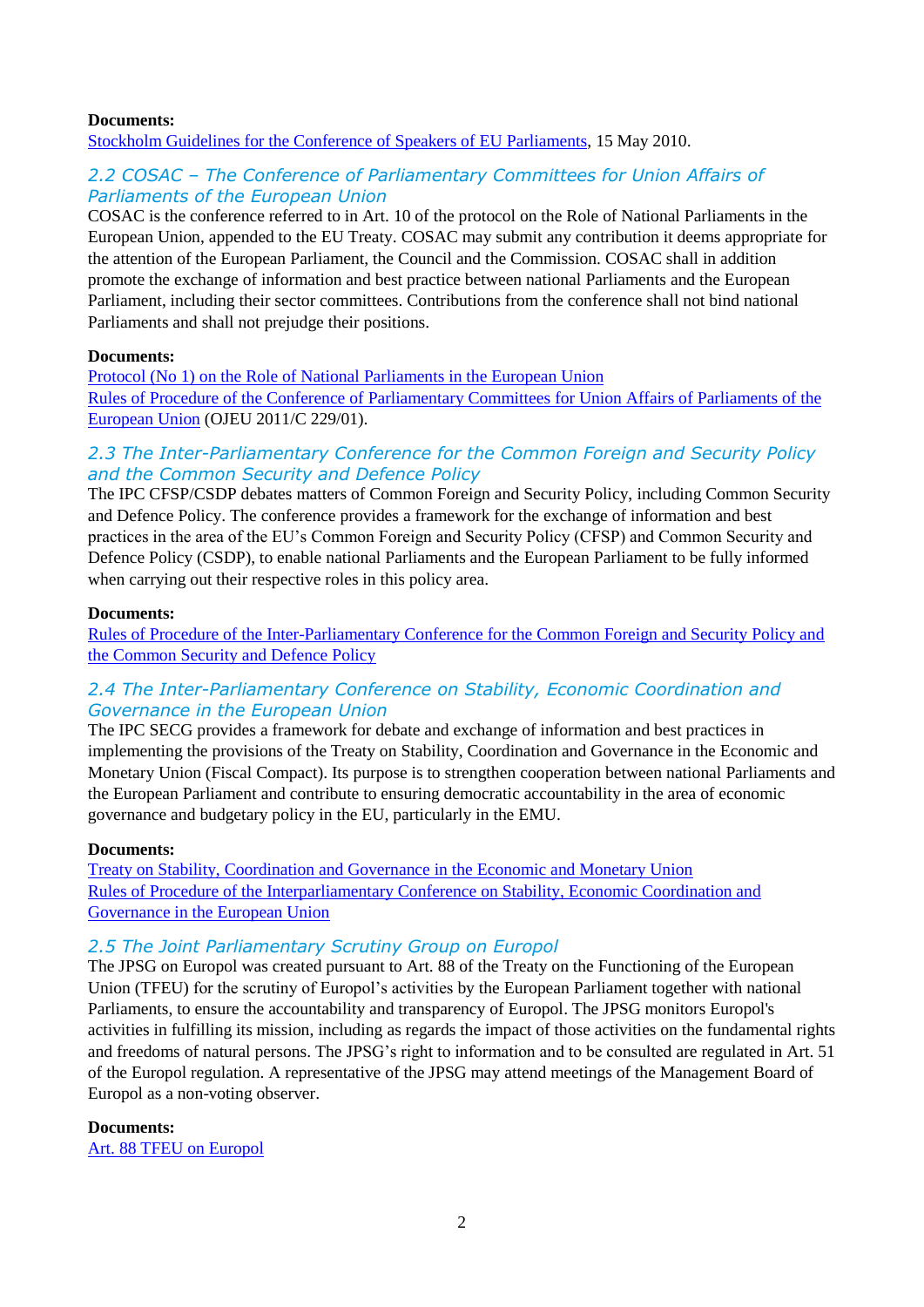[Regulation \(EU\) 2016/794 of the European Parliament](http://ipex.eu/IPEXL-WEB/dossier/files/download/082dbcc5667f1c7a016681c28cec02cb.do) and of the Council of 11 May 2016 on the European [Union Agency for Law Enforcement Cooperation \(Europol\)](http://ipex.eu/IPEXL-WEB/dossier/files/download/082dbcc5667f1c7a016681c28cec02cb.do) [Rules of Procedure of the Joint Parliamentary Scrutiny Group on Europol](http://ipex.eu/IPEXL-WEB/dossier/files/download/082dbcc5667f1c7a016681c06d1702c8.do)

# *2.6 The Inter-Parliamentary committee Meeting for the Joint Evaluation of the Activities of Eurojust*

An inter-Parliamentary committee meeting for the joint evaluation of the activities of Eurojust by the European Parliament and national Parliaments (ICM on Eurojust) has been established by Art. 67 of the Eurojust Regulation, pursuant to Art. 85 TFEU. The President of Eurojust shall appear before the inter-Parliamentary committee meeting once a year to discuss Eurojust's current activities and to present its annual report or other key documents of Eurojust.

### **Documents:**

[Regulation \(EU\) 2018/1727 of the European Parliament](https://eur-lex.europa.eu/legal-content/EN/TXT/?uri=CELEX%3A32018R1727) and of the Council of 14 November 2018 on the [European Union Agency for Criminal Justice Cooperation \(Eurojust\)](https://eur-lex.europa.eu/legal-content/EN/TXT/?uri=CELEX%3A32018R1727)

# *2.7 Interparliamentary Cooperation on the European Border and Coast Guard Agency*

A regulation on the European Border and Coast Guard Agency was adopted by the Council and the European Parliament on 13November 2019. The regulation foresees in Art. 112 that the European Parliament and the national parliaments may cooperate in the framework of Article 9 of Protocol No 1 on the Role of National Parliaments in the European Union annexed to the TEU and to the TFEU.

#### **Document:**

[Regulation \(Eu\) 2019/1896 Of The European Parliament And Of The Council of 13 November 2019 on the](https://eur-lex.europa.eu/legal-content/EN/TXT/PDF/?uri=CELEX:32019R1896&from=EN)  [European Border and Coast Guard](https://eur-lex.europa.eu/legal-content/EN/TXT/PDF/?uri=CELEX:32019R1896&from=EN)

# *2.8 Other Inter-Parliamentary Meetings*

The Parliament of the member state holding the rotating EU Council Presidency and the European Parliament can organise inter-parliamentary meetings or conferences on topics of common interest. These can take place in various formats, such as Joint Parliamentary Meetings, Joint Committee Meetings, meetings organised by the parliament of the presidency member state or the Inter-Parliamentary Committee Meetings (ICM) organised by the European Parliament.

When arranging these meetings, conveners take care to coordinate with the calendar of permanent interparliamentary meetings to avoid overlap and duplication of activity.

# 3. Support structures

# *3.1 Meeting of the Secretaries General of the EU Parliaments*

The Secretaries General or other designated officials convene regularly in order to prepare the agenda and the debates of the Conference of Speakers of the European Union Parliaments and to settle any other business that may be necessary. Meetings of the Secretaries General are prepared and chaired by the Secretary General or other designated officials of the Parliament that holds the presidency of the Conference of Speakers, after having consulted the preceding and the next presidencies.

The role of the meeting of Secretaries General is regulated in The Stockholm Guidelines for the Conference of Speakers of EU Parliaments, Art. 8 (*supra)*.

### *3.2 Representatives of National Parliaments to the EU*

National Parliaments' Representatives and Liaison Officers contribute to inter-parliamentary cooperation by facilitating a regular exchange of information among national Parliaments and between national Parliaments and the European institutions.